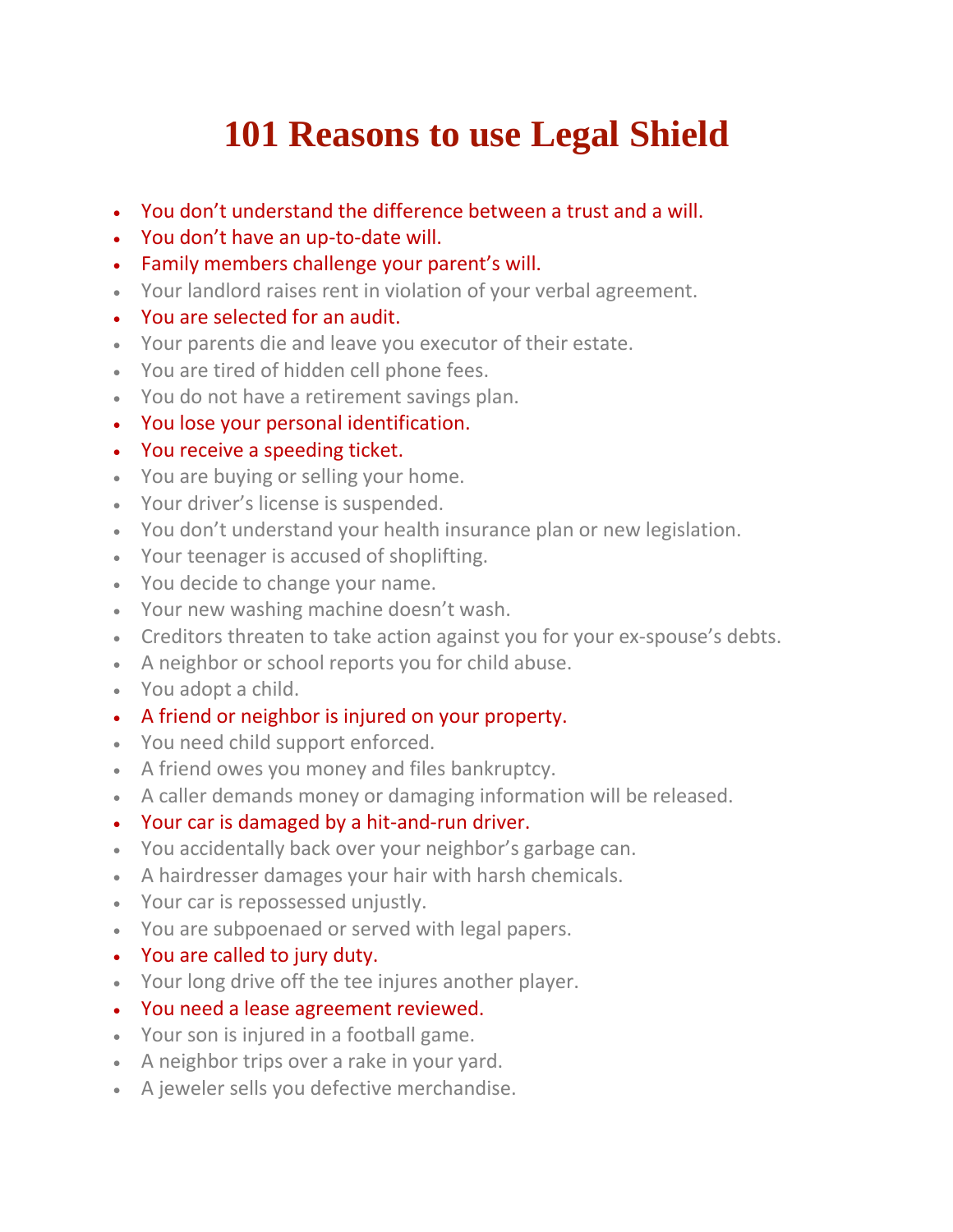- A car dealership gains illegal access to your credit history.
- You are hit by a bottle at a baseball game.
- A tenant falls down stairs and sues you.
- You need help with credit card liability resolution.
- You are injured when you slip on a wet floor in a public building.
- Your livestock trample a neighbor's garden.
- Your neighbor's dog barks for hours every night.
- Your teenager gets a speeding ticket.
- Your landlord enters your apartment without permission.
- Your child throws a baseball through a neighbor's car window.
- You don't have a Living Will or Medical Power of Attorney.
- Your boat is damaged while in storage.
- Your landlord refuses to refund your cleaning deposit.
- You lose an expensive watch in a hotel and the manager denies liability.
- A speeding car nicks your bumper when your car was parked on the street.
- A merchant refuses to honor a guarantee.
- You have an accident driving your friend's boat.
- Your spouse claims a right to your earnings.
- A record club sends merchandise after you cancel your membership.
- You are refused service at a restaurant.
- A property manager refuses to rent to you.
- You are denied credit for no apparent reason.
- An online auction goes sour.
- The repair shop threatens small claims court for money you don't owe.
- Your car insurance is cancelled when your teenager has an accident.
- Your child needs special education in public school.
- You made a sizable gift to charity.
- Angry words result in a slander law suit.
- You need a patent for an invention.
- You need a copyright for your manuscript.
- You are wrongly accused of committing a crime.
- Your right to privacy has been invaded.
- Your car is vandalized in a parking lot.
- A postal carrier slips on your un-shoveled walk and breaks his or her leg.
- You have questions about escrow in a home purchase.
- You're stopped for speeding and a passenger is in possession of marijuana.
- Your teenager wrecks the car and a passenger is injured.